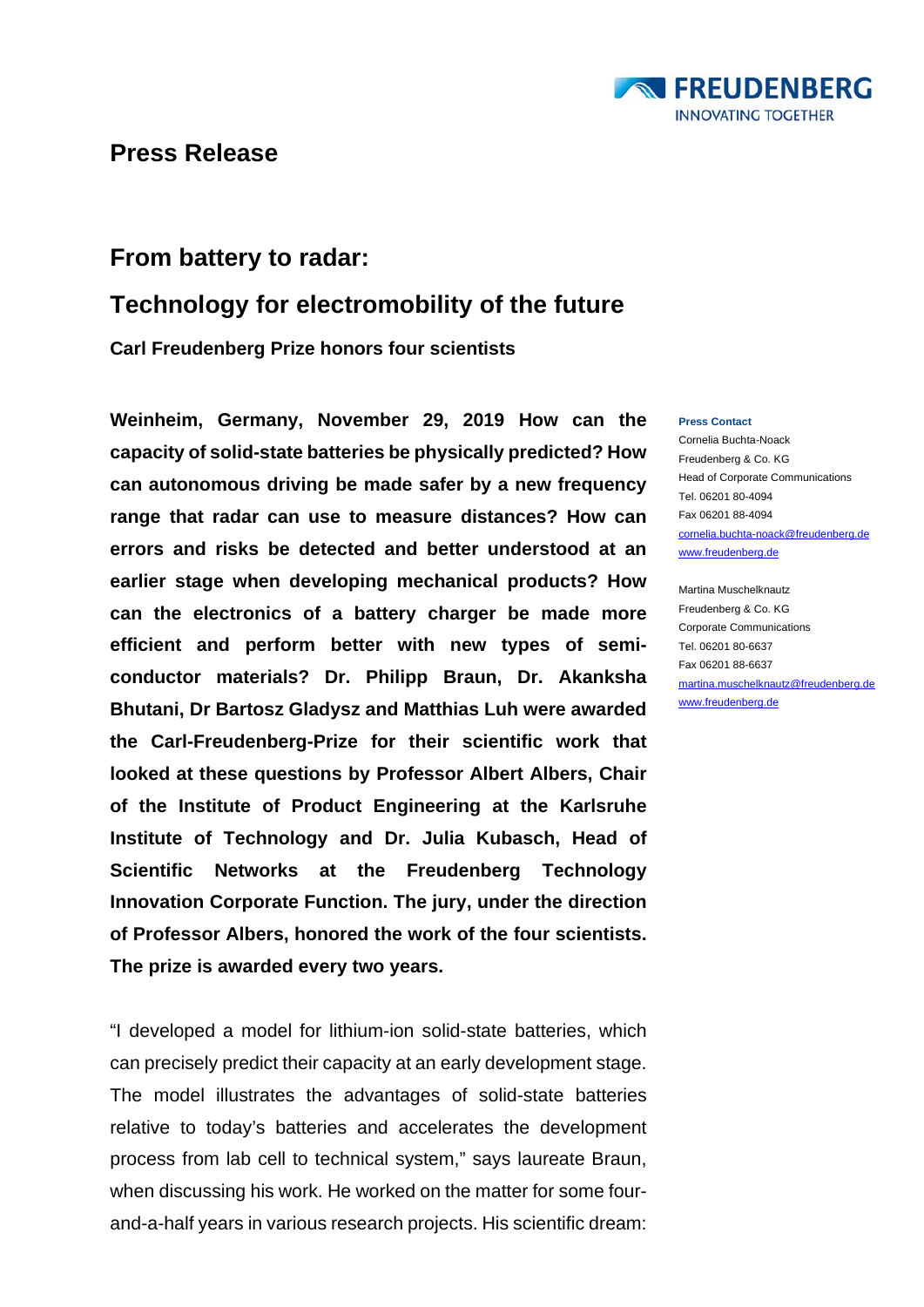

"Professionally I want to work many more years in this very dynamic environment and see lithium-ion solid-state batteries used everywhere, just like the current lithium-ion batteries are now used in our smartphones and electric vehicles."

### **Innovative radar measurements for vehicles**

Bhutani also did nearly five years of research and developed a new radar front-end for the frequency of 122 GHz that uses a technology previously not usable in this frequency range. The new component can easily be installed with other electronic components. It can even measure distances under poor visibility and ambient conditions, meaning it can be used for automotive and various industrial applications. "On a typical working day, we looked at simulations and measurements for the millimeterwavelength component. I also discussed new solution approaches with colleagues to develop the new concept," says Bhutani. "I am thrilled to be receiving the Carl-Freudenberg-Prize and proud that the jury honored my years of work. I would like to do more research into the millimeter wavelength range, as this technology has enormous potential to revolutionize people's everyday lives."

### **Fewer product defects thanks to new methods**

"My approach helps with the development of mechatronic products," says Gladysz. "Many product defects stem from the early product development stage and these defects will be more common in times of more complex products. Previous risk assessment methods focused on the analysis of specifications, functions and logical correlations, but neglected the interaction with a product's design. My newly developed approach uses a model that brings together these various perspectives and allows for improved identification and analysis of Hull-cell panels and their origins." The scientist's goal is to have these findings implemented in product development processes. Gladysz has been working on it for two years in industry. "I am very happy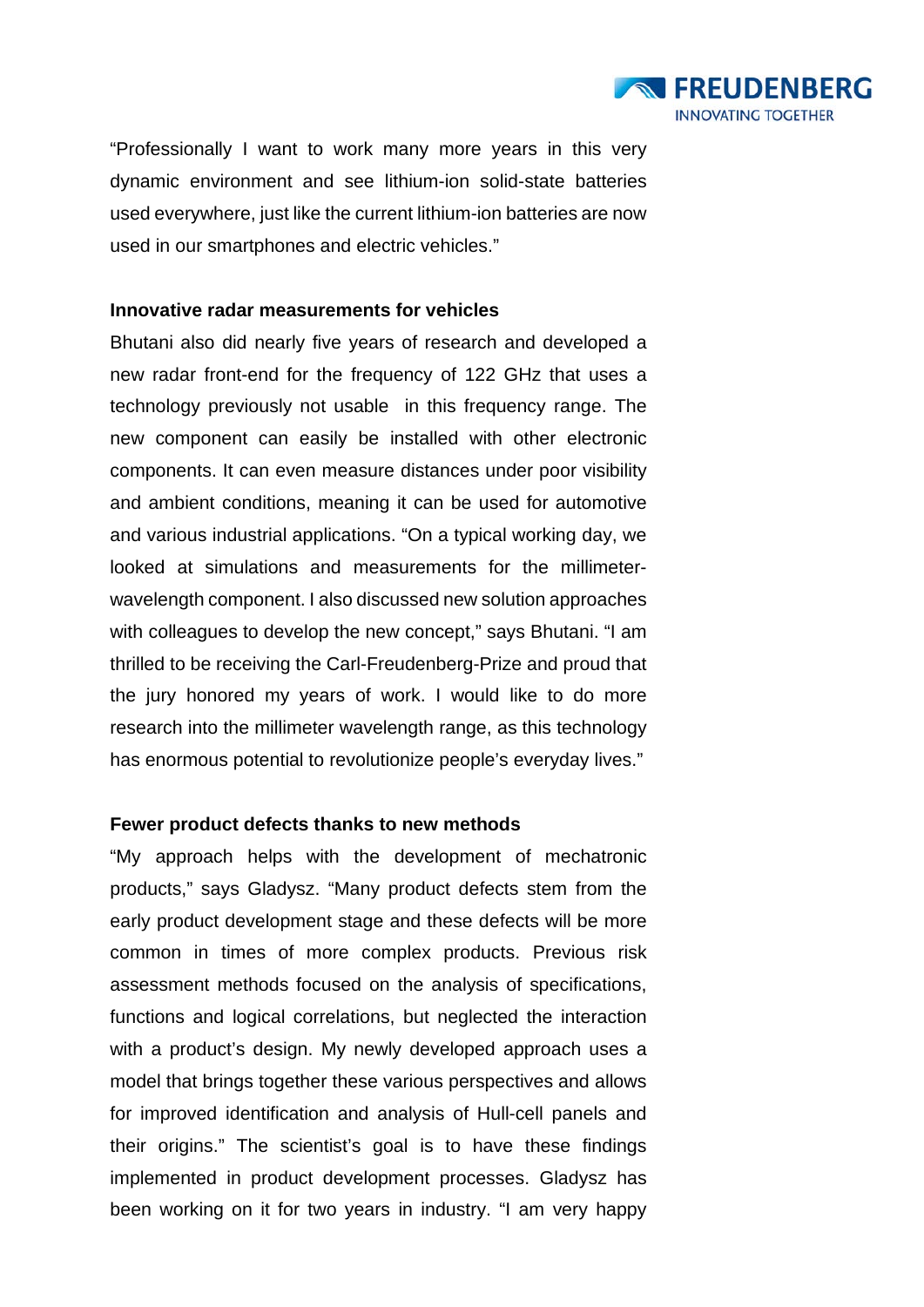

about the award and want to thank all those who supported me and made my research possible."

## **Climate-friendly electric vehicle charging**

Matthias Luh received a special prize for his master's thesis: "The expansion of renewable energy and the charging of electric vehicles are two challenges driving large areas of research and industry. In my master's thesis I looked at the "Vehicle-to-Grid" concept that offers two solutions through the intelligent connection of electric vehicle batteries to the power grid: The climate-friendly charging of electric vehicles and the interim storage of energy from solar and wind sources." This is possible thanks to power electronics in battery chargers that have new topologies and use new semiconductor materials to make them more efficient and powerful, while also making them as compact and affordable as current devices. A lot of energy went into the master's thesis and I see the prize both as a sign that it was worth it and that the topic is extremely relevant, and I am looking forward to continuing my research," says Luh.

### **Prize winners 2019**

- Dr. Philipp Braun: Electrical characterization and modelling of solid state batteries
- Dr. Akanksha Bhutani: Low Temperature Co-fired Ceramic for System-in-Package Applications at 122 GHz
- Dr. Bartosz Gladysz: Design and interdependence-based description of fault mechanisms for a more effective and efficient identification, analysis and traceability of fault sequences and causes
- Special prize for master's thesis: Matthias Luh: Development of a resonant, high efficiency bidirectional Li-Ion battery charger with silicone-carbide semiconductors